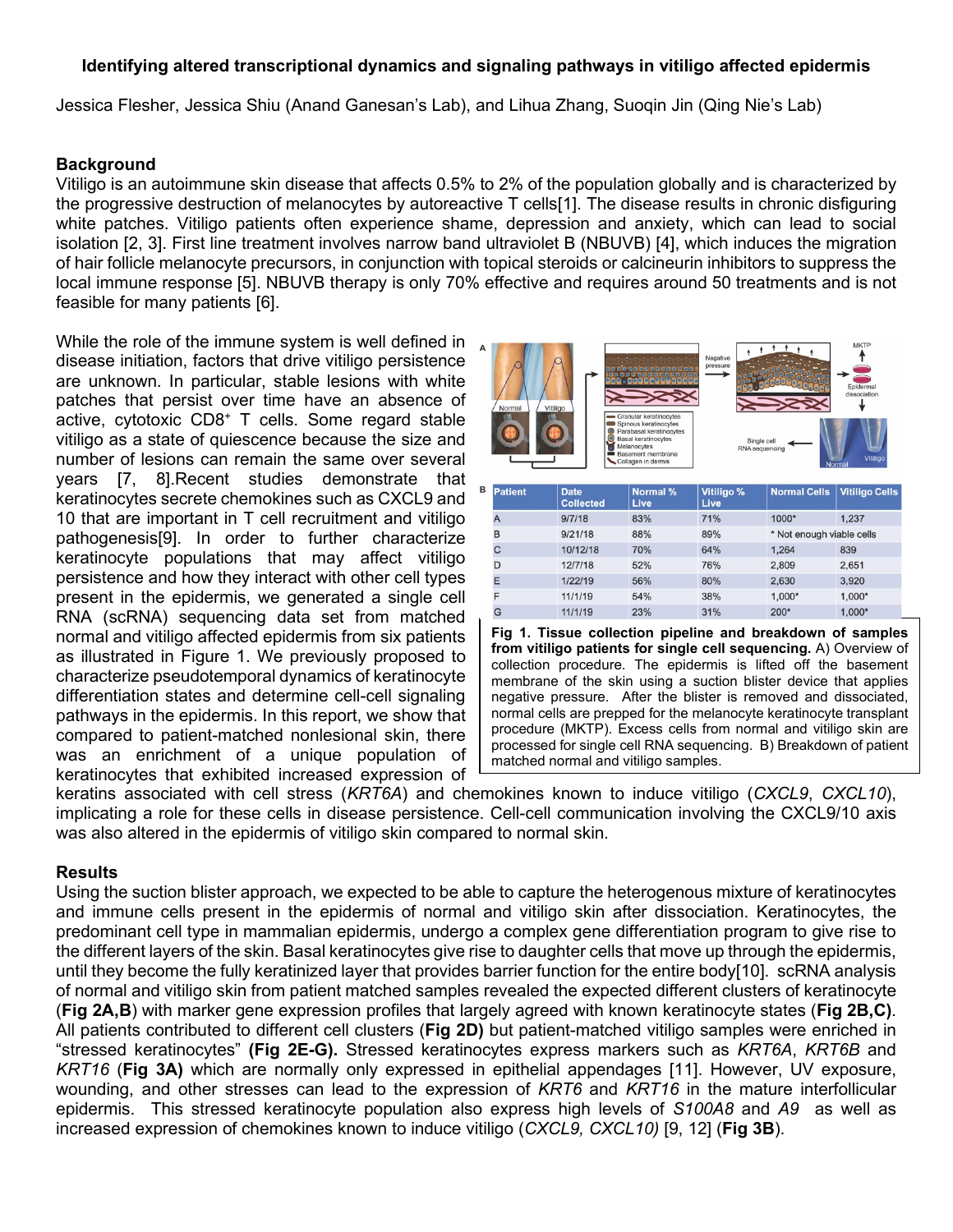

**Fig 2**. **Single cell transcriptomics on**   $e$ *pidermis* **normal and vitiligo skin from patient matched samples**. A) UMAP plot of combined patient data showing the identified epidermal cell subpopulations in both normal and vitiligo skin. B)<br>Heatmap depicting depicting enriched gene signatures for each cluster of cells. C) Feature plots showing the expression levels of different marker genes with the stressed keratinocyte populations expressing high levels of *S100A8* and *CXCL10*. D) Bar plot showing the proportion of cell clusters from each patient. E) Breakdown of clusters by skin type. F) Pie chart breakdown of different cell subpopulations in normal vs. vitiligo skin. The proportion of keratinocytes expressing certain stress markers significantly increases from normal to vitiligo skin. G) Pie chart indicating the enrichment of stressed keratinocyte and immune cells in vitiligo skin.

To further characterize the cell-cell signaling pathways in patient-matched normal and vitiligo epidermis, we first manually curated a new database of over 2,000 signaling ligand-receptor interactions and then developed a computational framework to infer and analyze intracellular communication networks. In contrast to existing databases, our new database considers multimeric structure of ligand-receptor complexes and their cofactors through secreted, extracellular, and cell-to-cell interactions. We then quantify the cell-to-cell communication probability using the law of mass action based on the average expression values of a ligand by one cell subpopulation and a receptor by another cell subpopulation. Using our computational framework, we predicted that the cell-to-cell communication network architecture of several signaling pathways prominently changed from

normal to vitiligo skin, including for CXCL and WNT signaling. In normal skin, CXCL9/10 signaling to its receptor CXCR3 is not seen in keratinocytes (**Fig 4A,B**). In contrast, in vitiligo skin, CXCL9/10 communication among keratinocytes is enhanced with stressed populations as major targets (**Fig 4A,C**). Wnt signaling, a pathway known to affect skin development and homeostasis, was also perturbed in vitiligo lesional skin (data not shown).



**Fig 3**. **Expression of stress markers in keratinocyte and stressed keratinocyte populations**. A) Split violin plot showing increased relative expression of inflammatory markers and stress keratins (*Krt6a*) in the stressed keratinocyte population in vitiligo compared to normal skin. B) Comparison of expression levels of chemokines and stress markers in keratinocytes and stressed keratinocyte between normal and vitiligo samples. *CXCL9* and *CXCL10*  are predominantly produced by stressed keratinocytes in vitiligo skin.